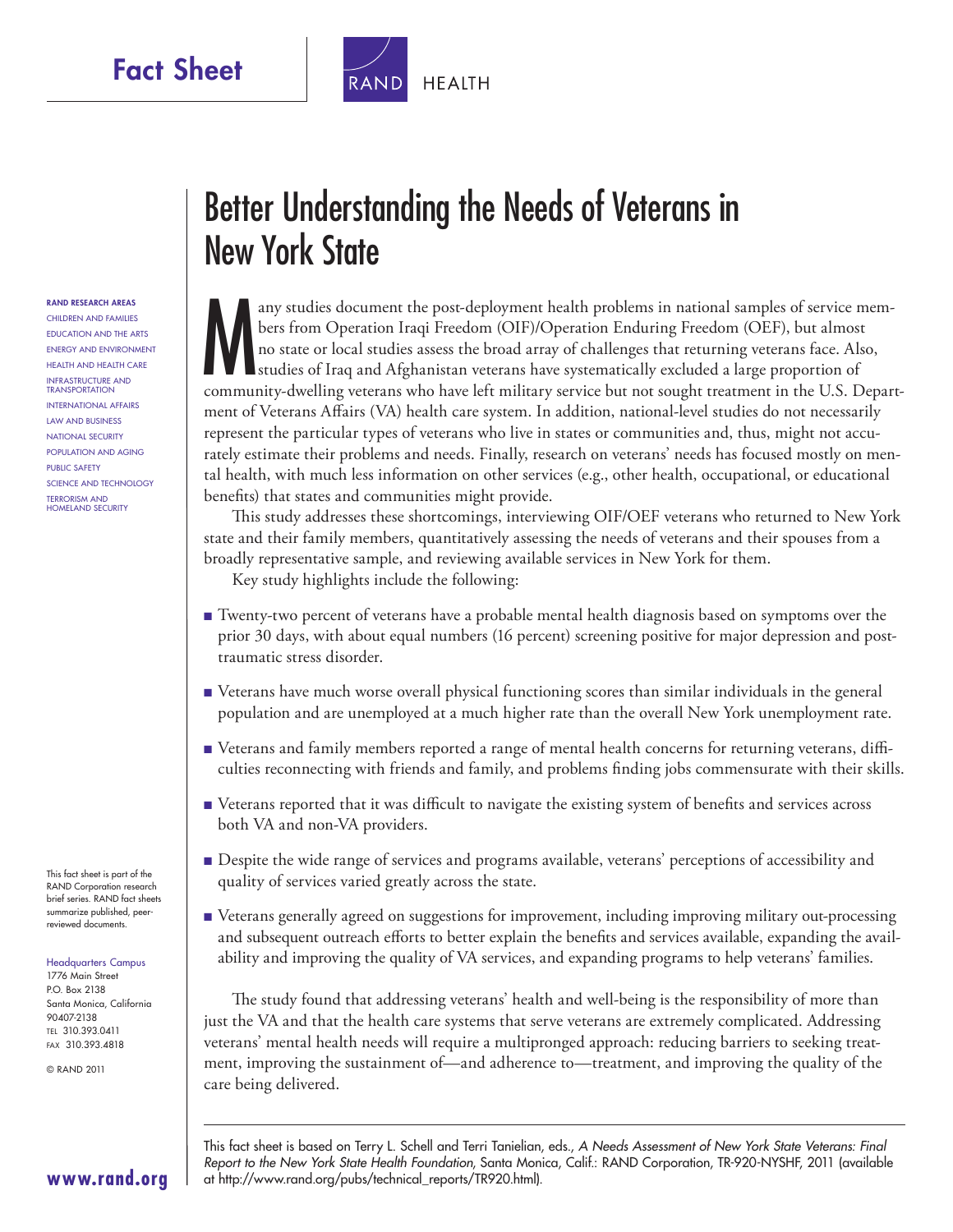This fact sheet was written by Paul Steinberg. The RAND Corporation is a nonprofit institution that helps improve policy and decisionmaking through research and analysis.<br>RAND's publications do not necessarily reflect the